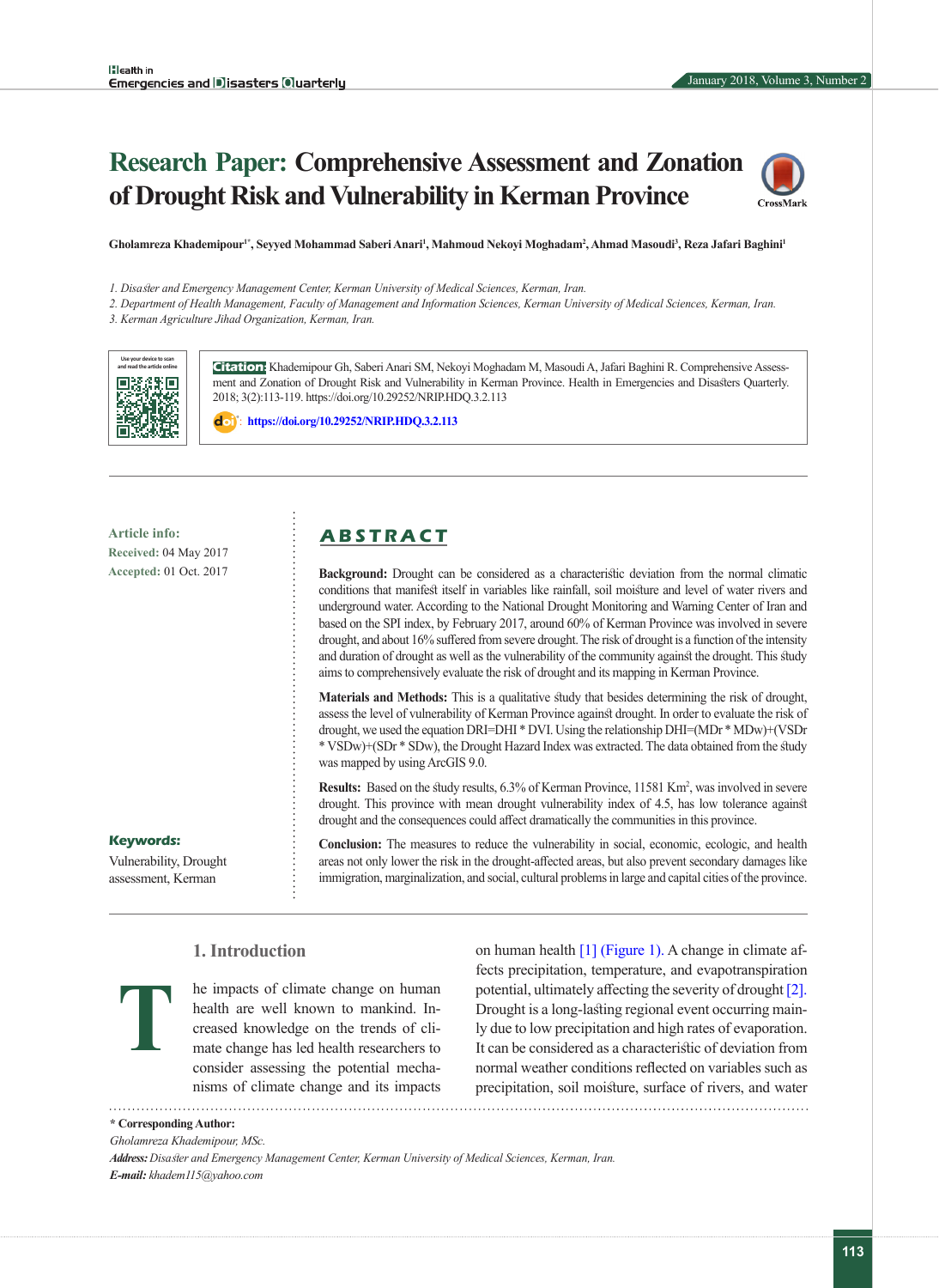

<span id="page-1-0"></span>**Figure 1.** The mechanism of the climate change impact on human health [\[1\]](#page-6-0)

#### Emergencles and DIsasters Oluarterly

table. In fact, drought is a phenomenon in a certain period and location that is significantly different from one region to another [\[3\].](#page-6-2) According to the National Drought Warning and Monitoring Center and based on the Standardized Precipitation Index (SPI) index, about 74 percent of Iran's area was affected by drought in the year ending in late January 2017 (Figure 2). The same report also showed that more than 98% of Kerman province was affected by mild to extreme drought during the mentioned period. About 60% of the province's area was affected by severe drought and about 16% suffered from extreme drought<sup>1</sup>. Natural disasters, including drought, have a variety of effects on the environment and human health. Some of these effects, such as the reduction of food supplies and the loss of human habitats, appear in short-term and others, such as mortality and physical damages, in the long-term [4]. Observations and short-term studies of climate change suggest that even minor changes in temperature and precipitation in a region can affect diseases like malaria, diarrhea and malnutrition. Drought may have a wide impact on human health. In addition to the nutritional status of people, it might have a profound effect on the spread of infectious diseases, the occurrence of fires in forests and pastures, and air pollution, especially in developing and low-income countries [5]. Drought is a long dry period in the climate cycle that often leads to displacement of population, water and food shortages, adverse environmental effects, and negative impacts on the community health. The occurrence of drought periods in all climate systems is common and predictable.

The World Health Organization (WHO) introduced the following factors as the main causes of vulnerability to drought: demographic pressures on the environment, food insecurity, severe economic dependence on agriculture, poor infrastructure (traditional irrigation systems, lack of wastewater treatment and inadequate water supply), weak health system of the region, lack of drought warning and monitoring systems, population displacement, and the occurrence of inappropriate socioeconomic conditions (economic crises, political instability and armed con-flicts) [\[6\].](#page-6-3) The risk of drought is, in fact, the probability of drought-causing consequences for health, economy and environment. Drought risk is a function of the severity and duration of the drought, as well as the degree of community vulnerability to drought [\[7\].](#page-6-4) The Kerman province has a population of over 3 million people in an area of more than 1800 thousand square kilometers. It is located in the southeast of Iran's plateau between 54 degrees 21

<sup>1.</sup> http://ndwmc.irimo.ir/far/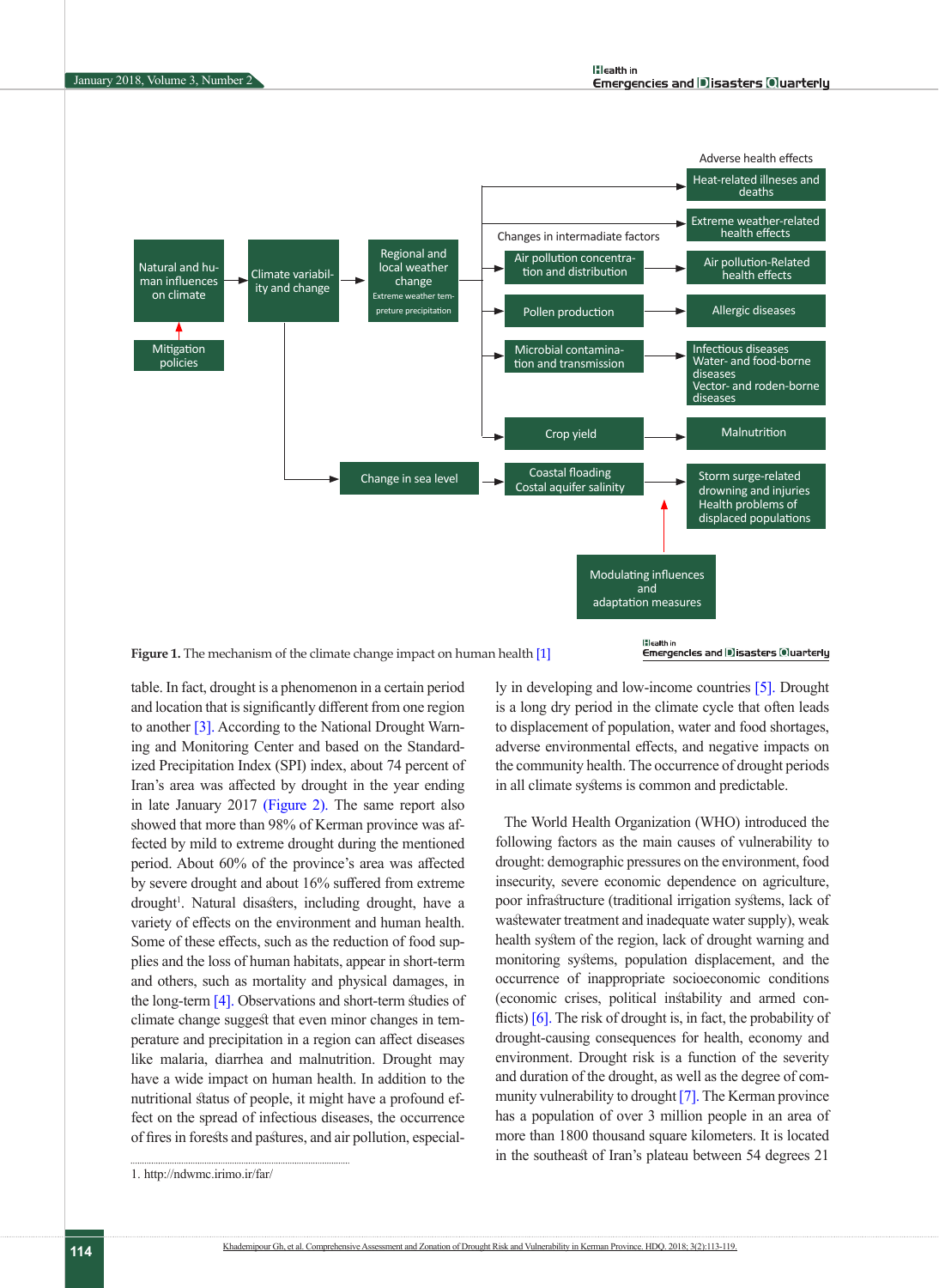

**Figure 2.** Drought in Iran during the one-year period till 2017/01/19 [12]

minutes and 59 degrees 34 minutes of east longitude and 26 degrees 29 minutes to 31 degrees 58 minutes of north latitude. This province comprises 23 cities and accounts for 11.15% of the country's territory as the vastest province of Ira[n \[8\].](#page-6-5) The objective of this study is to perform a comprehensive assessment and zonation of drought risk and vulnerability in Kerman province. The present study will help to identify the risks of drought and its social and health consequences, and explain the vulnerability of the human communities living in the province against the phenomenon and its consequences.

## **2. Materials and Methods**

The present research is a quantitative and qualitative study that determines the drought risk and vulnerability of Kerman province. In order to evaluate the drought risk, the following equation was used [\[9\]:](#page-6-6)

#### *DRI=DHI*×*DVI*

, where DRI is the Drought Risk Index, DHI is the Drought Hazard Index, and DVI is Drought Vulnerability Index. Given that the Standardized Precipitation-Evapotranspiration Index (SPEI) is an approved and suitable tool for monitoring drought events, it was used to calculate DHI. At first, the drought severity of the cities in Kerman province was calculated using the data from the precipitation stations based on the SPEI for a one-year period ending April 2017. Then, according to the SPI algorithm shown in [Tables 1](#page-3-0) [and 2,](#page-3-1) drought severity was determined at 4 (mild, moderate, severe and extreme) levels [\[10\].](#page-6-7) The Drought Hazard Index was extracted by assigning weight to drought severity levels using the following relation:

#### *DHI=(SDr*×*SDw)+(VSDr*×*VSDw)+(MDw*×*MDr)*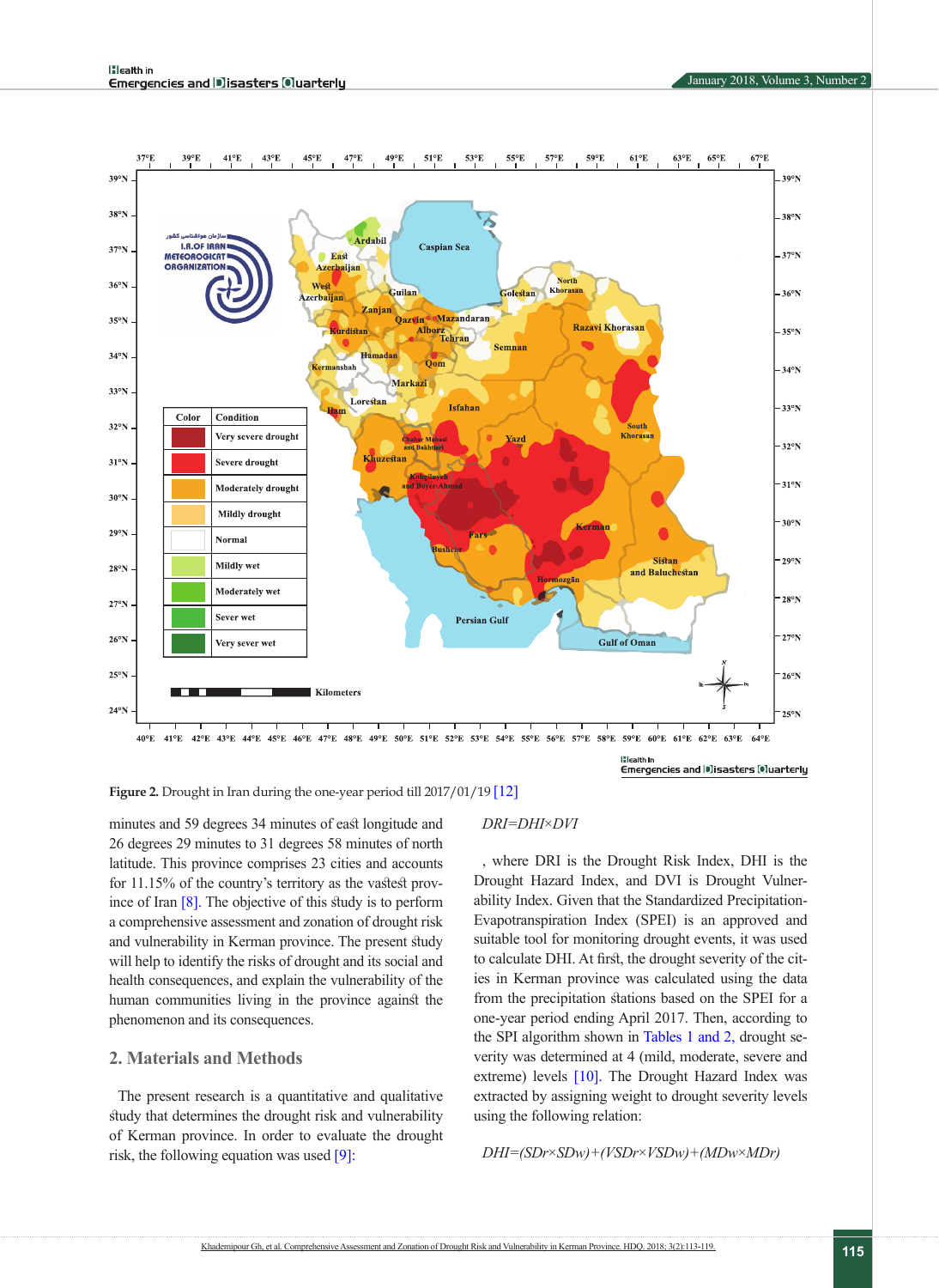<span id="page-3-0"></span>**Table 1.** Drought severity classification based on SPEI

| <b>Drought Severity</b> | <b>SPEI</b>      |
|-------------------------|------------------|
| Mild drought            | $0 - 0.99$       |
| Moderate drought        | $1 - 1.49$       |
| Severe drought          | $5.1 - 1.99$     |
| Extreme drought         | $2 \leq$         |
|                         | <b>Eleath In</b> |

Emergencles and Disasters Ouarterly

, where MDr denotes the Moderate Drought Coefficient, MDw denotes Moderate Drought Weight, SDr denotes Severe Drought Coefficient, and SDw indicates Severe Drought Weight. Also, VSDr and VSDw are extreme drought coefficient and weight, respectively. According to the background and general approach of the study, the vulnerability indicators were determined and analyzed based on the indicators proposed by the WHO and the United Nations Development Program (UNDP) [\[11\].](#page-6-8) In this study, measurable indicators were used to assess the drought vulnerability. In general, DVI was studied in four groups of economic, social, health and ecological indicator[s \(Table 3\)](#page-4-0).

Based on the impact and importance of DVI, the weight and coefficient for each indicator were determined with

the help of experts and qualified individuals. The general index was calculated based on the types of vulnerability. Finally, the DVI was extracted for the cities of Kerman province using the following equation:

*DVI= Total Ecological Index + Total Health Indicator + Total Economic Indicator + Total Social Indicator Total number of indicators*

The zonation of research data was performed using ArcGIS 9.0 software. The resulting maps show the drought risk and vulnerability based on a 4-level scale (low, moderate, high, very high) in Kerman province.

**3. Results**

| Weight | <b>Percentage of Drought</b>                   | Coefficient               |
|--------|------------------------------------------------|---------------------------|
|        | 9                                              | $1\,$                     |
|        | $9.1 - 10$                                     | $\overline{2}$            |
|        | $10.1 - 11$                                    | $\ensuremath{\mathsf{3}}$ |
|        | 11                                             | $\overline{4}$            |
|        | 3.5                                            | $1\,$                     |
|        | $3.6 - 4.5$                                    | $\sqrt{2}$                |
|        | $4.6 - 5.5$                                    | $\mathsf 3$               |
|        | 5.6                                            | $\sqrt{4}$                |
|        | $1.5\,$                                        | $\mathbf 1$               |
|        | $1.6 - 2$                                      | $\overline{2}$            |
|        | $2.1 - 2.5$                                    | $\mathsf 3$               |
|        | $2.6\,$                                        | $\overline{4}$            |
|        | $\mathbf{1}$<br>$\overline{2}$<br>$\mathsf{3}$ | <b>Iflestible</b>         |

<span id="page-3-1"></span>**Table 2.** Drought weight and coefficients based on severity and percentage

Emergencies and Disasters Ouarterly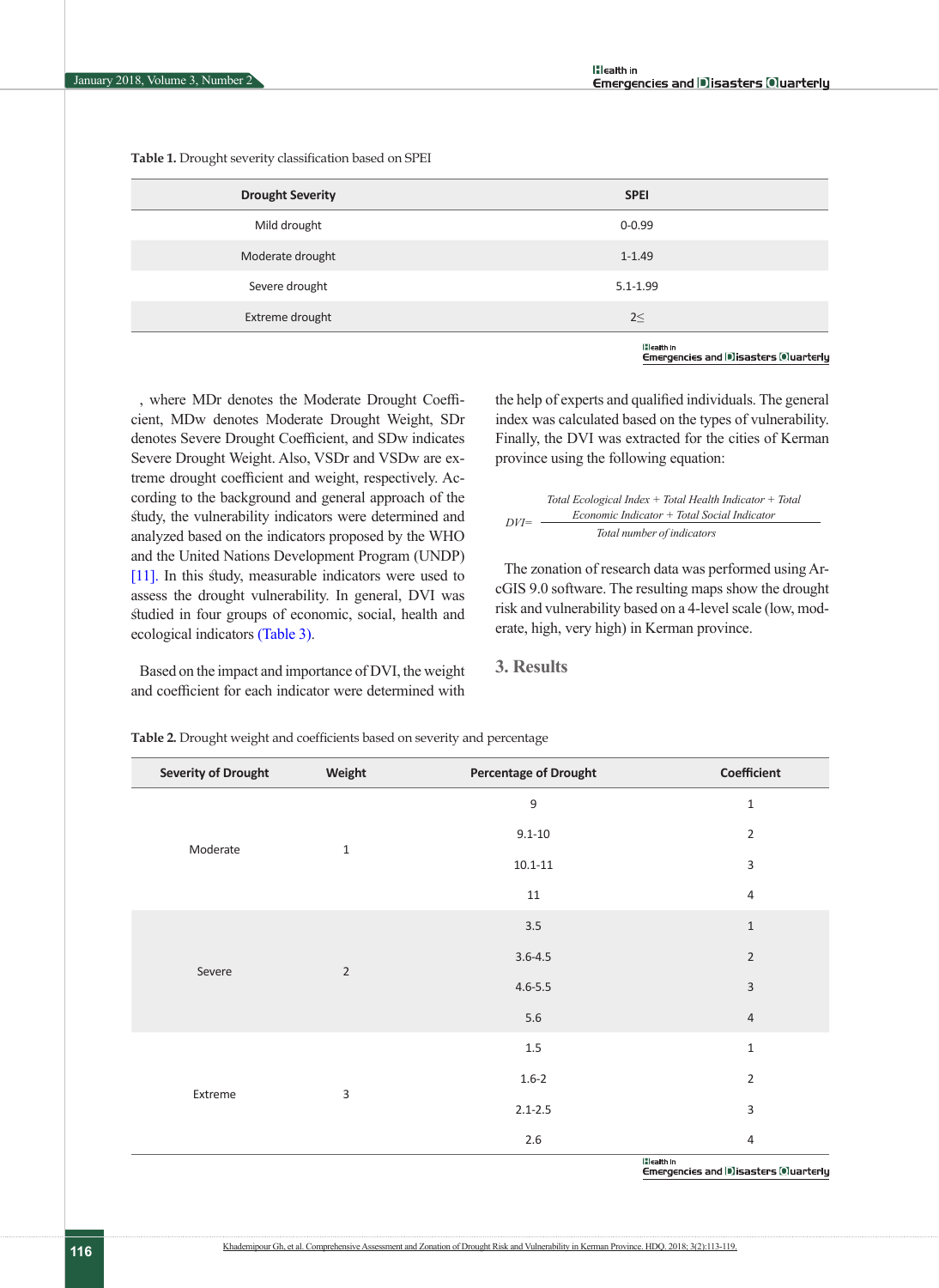| <b>Type of Vulnerability</b> | Weight | <b>Vulnerability Index</b>                                   | <b>Vulnerability Coefficient</b>             |  |  |
|------------------------------|--------|--------------------------------------------------------------|----------------------------------------------|--|--|
| Social<br>$\mathbf{1}$       |        | Population density                                           | Low (1), Medium (2), High (3), Very High(4)  |  |  |
|                              |        | Women to men ratio                                           | Low (1), Medium (2), High (3), Very High (4) |  |  |
|                              |        | Unemployment rate                                            | Low (1), Medium (2), High (3), Very High (4) |  |  |
|                              |        | Illiteracy rate                                              | Low (1), Medium (2), High (3), Very High (4) |  |  |
|                              |        | The ratio of the rural population to the<br>urban population | Low (1), Medium (2), High (3), Very High (4) |  |  |
| $\overline{2}$<br>Economic   |        | Poverty                                                      | Low (1), Medium (2), High (3), Very High (4) |  |  |
|                              |        | Employment rate in agricultural sector                       | Low (1), Medium (2), High (3), Very High (4) |  |  |
|                              |        | Annual production of agricultural products                   | Low (1), Medium (2), High (3), Very High (4) |  |  |
| 3<br>Health                  |        | Access to healthcare services                                | Low (1), Medium (2), High (3), Very High (4) |  |  |
|                              |        | Coverage of health insurance                                 | Low(4), Medium(3), High(2), Very High (1)    |  |  |
|                              |        | Access to safe and healthy water                             | Low(4), Medium(3), High(2), Very High (2)    |  |  |
|                              |        | Access to sewage disposal system                             | Low(4), Medium(3), High(2), Very High (2)    |  |  |
| Ecological<br>$\overline{4}$ |        | Percentage of cultivated land and gardens                    | Low (1), Medium (2), High (3), Very High (4) |  |  |
|                              |        | Waste wasted                                                 | Low (1), Medium (2), High (3), Very High (4) |  |  |
|                              |        | Agricultural lands under traditional irriga-<br>tion         | Low (1), Medium (2), High (3), Very High (4) |  |  |
|                              |        | Annual water consumption                                     | Low (1), Medium (2), High (3), Very High (4) |  |  |

<span id="page-4-0"></span>**Table 3.** Drought vulnerability indicators

## lilealth in<br>Emergencies and |D]isasters [O]uarterly



<span id="page-4-1"></span>**Figure 3.** Drought hazard zonation of Kerman province

<span id="page-4-2"></span>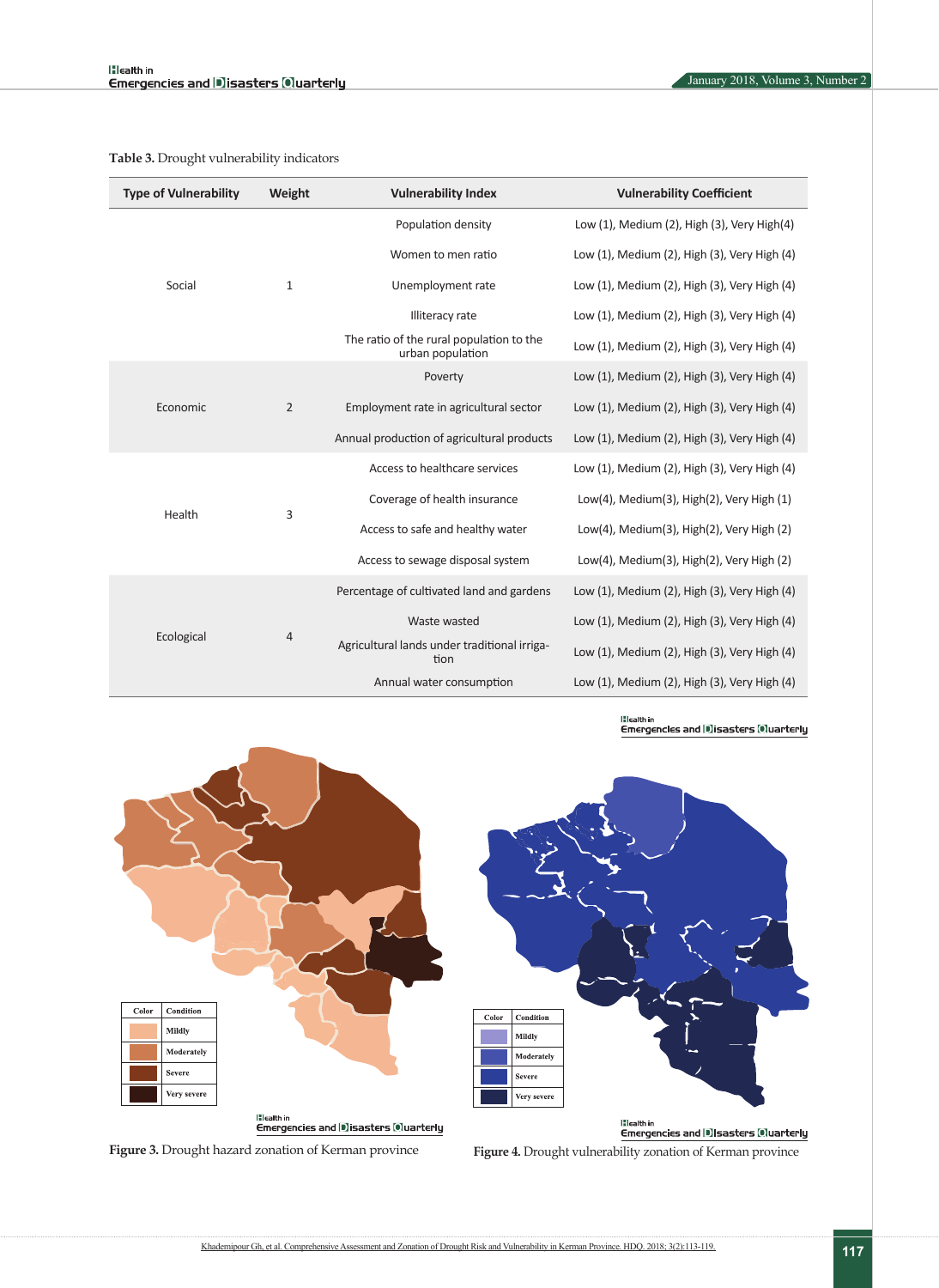| City           | <b>Social Vul-</b><br>nerability | Economic<br>Vulnerability | <b>Health Vul-</b><br>nerability | <b>Ecological</b><br><b>Vulnerability</b> | <b>Total Vulner-</b><br>ability | <b>DVI</b> | <b>DVI Level</b> |
|----------------|----------------------------------|---------------------------|----------------------------------|-------------------------------------------|---------------------------------|------------|------------------|
| Arzooyie       | 19                               | $\,6\,$                   | $\sqrt{4}$                       | $\overline{7}$                            | 71                              | 46.5       | Very high        |
| Anar           | 11                               | $\mathsf{3}$              | $\mathsf{3}$                     | $\sqrt{5}$                                | 49                              | 76.3       | High             |
| Baft           | 17                               | $\mathsf S$               | $\overline{2}$                   | $\overline{7}$                            | 61                              | 4.7        | Very high        |
| <b>Bardsir</b> | 12                               | $\overline{4}$            | $\overline{2}$                   | $\overline{7}$                            | 54                              | $1.4\,$    | High             |
| Bam            | 15                               | $\overline{4}$            | $\overline{3}$                   | $\,$ 6 $\,$                               | 56                              | 3.4        | High             |
| Jiroft         | 15                               | $\ensuremath{\mathsf{3}}$ | $\overline{2}$                   | $\overline{7}$                            | 55                              | $2.4\,$    | High             |
| Rabar          | 18                               | 4                         | 5                                | $\mathsf S$                               | 61                              | $7.4\,$    | Very high        |
| Ravor          | 15                               | $\sqrt{2}$                | $\overline{2}$                   | $\mathsf 3$                               | 37                              | $8.2\,$    | Moderate         |
| Rafsanjan      | 13                               | $\mathsf 3$               | $\overline{2}$                   | $\sqrt{4}$                                | 41                              | $1.3\,$    | High             |
| Roodbar        | 19                               | $\mathsf 3$               | 8                                | $\overline{7}$                            | 77                              | 9.5        | Very high        |
| Reygan         | 19                               | $\mathbf 2$               | $\boldsymbol{6}$                 | $\sqrt{4}$                                | 57                              | 4.4        | High             |
| Zarand         | 13                               | $\overline{4}$            | $\overline{2}$                   | $\sqrt{5}$                                | 47                              | $6.3\,$    | High             |
| Sirjan         | $\,8\,$                          | 4                         | $\overline{2}$                   | $\,$ 6 $\,$                               | 46                              | 5.3        | High             |
| Shahr-e-babak  | 12                               | $\overline{2}$            | $\overline{3}$                   | 4                                         | 41                              | $1.3\,$    | High             |
| Anbar Abad     | 16                               | $\sqrt{5}$                | 4                                | $\overline{7}$                            | 66                              | $1.5\,$    | Very high        |
| Faryab         | 17                               | $\mathbf{3}$              | $\,$ 6 $\,$                      | $\boldsymbol{9}$                          | 77                              | 9.5        | Very high        |
| Fahraj         | 19                               | $\mathbf 2$               | 7                                | $\sqrt{4}$                                | 60                              | $6.4\,$    | Very high        |
| Qale Ganj      | 21                               | $\sqrt{4}$                | $\,$ 6 $\,$                      | $\sqrt{ }$                                | 75                              | 7.5        | Very high        |
| Kerman         | $\boldsymbol{9}$                 | $\overline{3}$            | $\overline{2}$                   | $\overline{7}$                            | 49                              | 7.3        | High             |
| Kohbanan       | 15                               | $\overline{2}$            | $\overline{4}$                   | 3                                         | 43                              | 3.3        | High             |
| Kahnouj        | 16                               | $\overline{7}$            | 4                                | $\,8\,$                                   | 74                              | $7.5\,$    | Very high        |
| Manuajan       | 18                               | $\mathsf{3}$              | $\mathsf S$                      | $\overline{7}$                            | 67                              | $1.5\,$    | Very high        |
| Normashir      | 19                               | $\mathbf 2$               | 5                                | $\,$ 6 $\,$                               | 62                              | 7.4        | Very high        |

<span id="page-5-0"></span>**Table 4.** Evaluation results of drought vulnerability indicators

**H**ealth In Emergencies and DIsasters Oluarterly

The study results indicate that the mean DVI in Kerman province is 4.5 (high vulnerability). The analysis of the provincial vulnerability index showed that 98% of the cities of Kerman province are at severe and extreme drought [\(Table 4\).](#page-5-0) According to the results of this study, 6.3 percent of the area of the Kerman province (11581 square kilometers) is at a high drought risk. Of the 23 cities of Kerman province, 6 cities are at a high drought risk, which is a total of 36.3% of the province. The cities of Shahr-e-Babak, Ravar, Rafsanjan, Jiroft, Bardsir, and

Anar have a moderate drought risk. A total of 39.1% cities of Kerman province are at a low drought risk. Based on the maps of drought risk analysis, the least drought risk is related to southern and central cities. Thus, the cities of Kahnouj, Manojan, Arzooyie, Faryab, and Baft have the lowest drought risk. Kerman, as the largest and most populated city, is at very high drought risk. In other words, about one-third of the total population of the province living in this city faces a high risk of drought. The ecological and social factors were found to have the